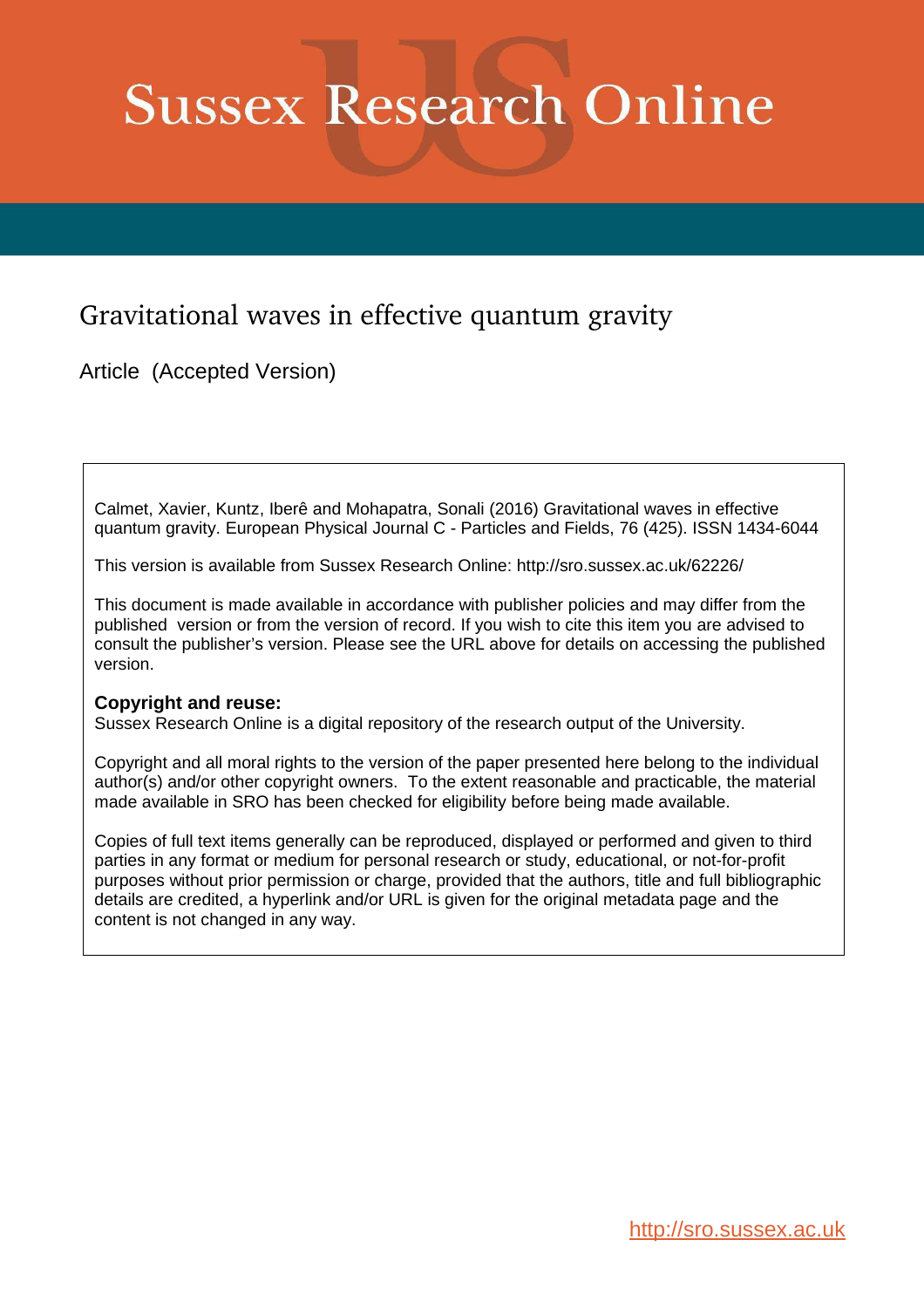## Gravitational Waves in Effective Quantum Gravity

Xavier Calmet<sup>1</sup>, Iberê Kuntz<sup>2</sup> and Sonali Mohapatra<sup>3</sup>

Physics & Astronomy, University of Sussex, Falmer, Brighton, BN1 9QH, United Kingdom

#### Abstract

In this short paper we investigate quantum gravitational effects on Einstein's equations using effective field theory techniques. We consider the leading order quantum gravitational correction to the wave equation. Besides the usual massless mode, we find a pair of modes with complex masses. These massive particles have a width and could thus lead to a damping of gravitational waves if excited in violent astrophysical processes producing gravitational waves such as e.g. black hole mergers. We discuss the consequences for gravitational wave events such as GW 150914 recently observed by the Advanced LIGO collaboration.

<sup>1</sup>x.calmet@sussex.ac.uk

<sup>2</sup> ibere.kuntz@sussex.ac.uk

<sup>3</sup> s.mohapatra@sussex.ac.uk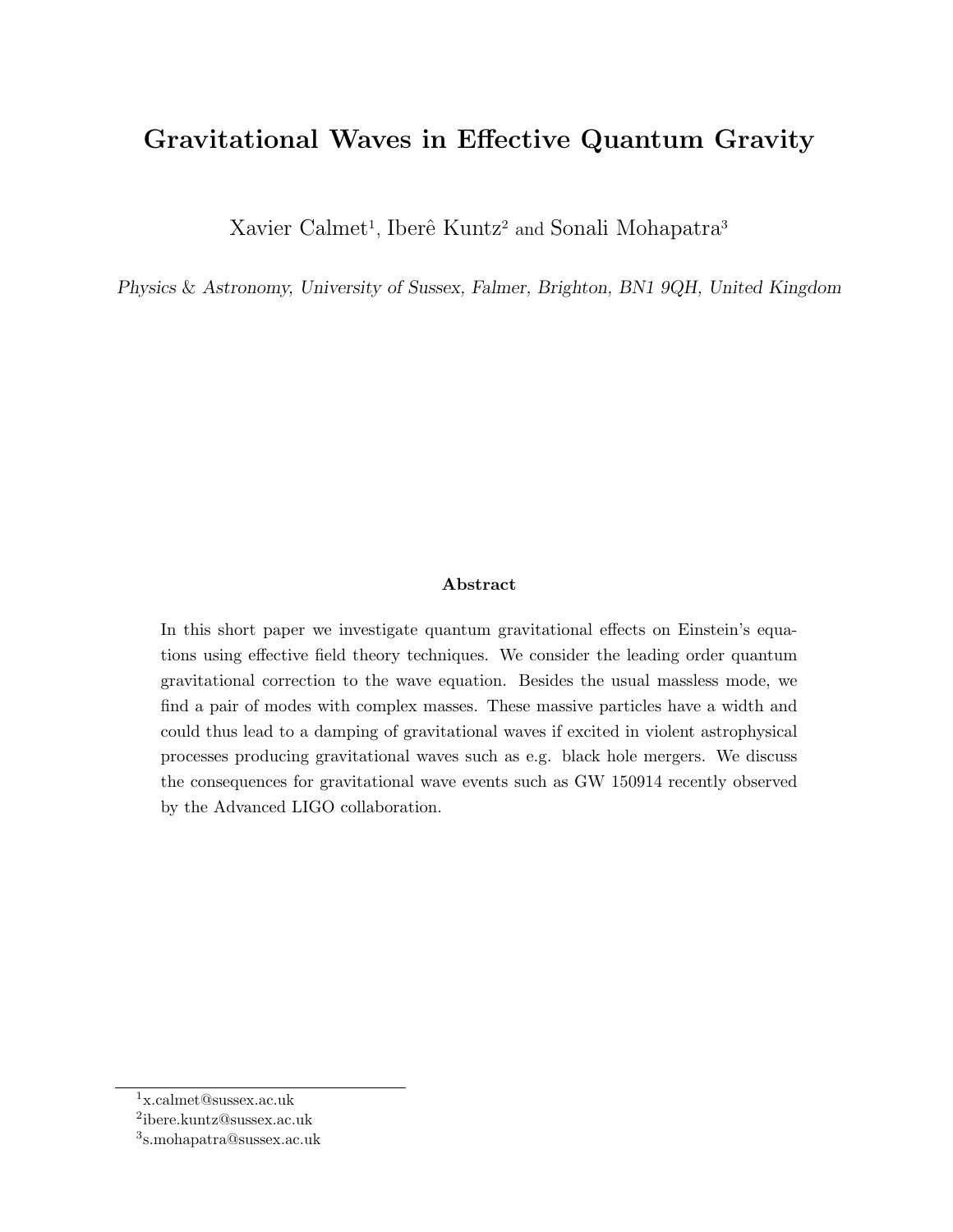The recent discovery of gravitational waves by the Advanced LIGO collaboration [1] marks the beginning of a new era in astronomy which could shed some new light on our universe revealing its darkest elements that do not interact with electromagnetic radiations. This discovery could also lead to some new insights in theoretical physics. In this short paper we study the leading effect of quantum gravity on gravitational waves using effective field theory techniques. While the discovery of a theory of quantum gravity might still be far away, it is possible to use effective field theory techniques to make actual predictions in quantum gravity. Assuming that diffeomorphism invariance is the correct symmetry of quantum gravity at the Planck scale and assuming that we know the field content below the Planck scale, we can write down an effective action for any theory of quantum gravity. This effective theory, dubbed Effective Quantum Gravity, is valid up to energies close to the Planck mass. It is obtained by linearizing general relativity around a chosen background. The massless graviton is described by a massless spin 2 tensor which is quantized using the standard quantum field theoretical procedure. It is well known that this theory is non-renormalizable, but divergences can be absorbed into the Wilson coefficients of higher dimensional operators compatible with diffeomorphism invariance. The difference with a standard renormalizable theory resides in the fact that an infinite number of measurements are necessary to determine the action to all orders. Nevertheless, Effective Quantum Gravity enables some predictions which are model independent and which therefore represent true tests of quantum gravity, whatever the underlying theory might be.

We will first investigate quantum gravitational corrections to linearized Einstein's equations. Solving these equations, we show that besides the usual solution that corresponds to the propagation of the massless graviton, there are solutions corresponding to massive degrees of freedom. If these massive degrees of freedom are excited during violent astrophysical processes a sizable fraction of the energy released by such processes could be emitted into this modes. We shall show that the corresponding gravitational wave is damped and that the energy of the wave could thus dissipate. We then study whether the recent discovery of gravitational waves by the Advanced LIGO collaboration [1] could lead to a test of quantum gravity.

Given a matter Lagrangian coupled to general relativity with  $N_s$  scalar degrees of freedom,  $N_f$  fermions and  $N_V$  vectors one can calculate the graviton vacuum polarization in the large  $N = N_s + 3N_f + 12N_V$  limit with keeping  $NG_N$ , where  $G_N$  is Newton's constant, small. Since we are interested in energies below  $M_{\star}$  which is the energy scale at which the effective theory breaks down, we do not need to consider the graviton self-interactions which are suppressed by powers of  $1/N$  in comparison to the matter loops. Note that  $M_{\star}$  is a dynamical quantity and does not necessarily corresponds to the usual reduced Planck mass of order  $10^{18}$  GeV (see e.g. [2]). The divergence in this diagram can be isolated using dimen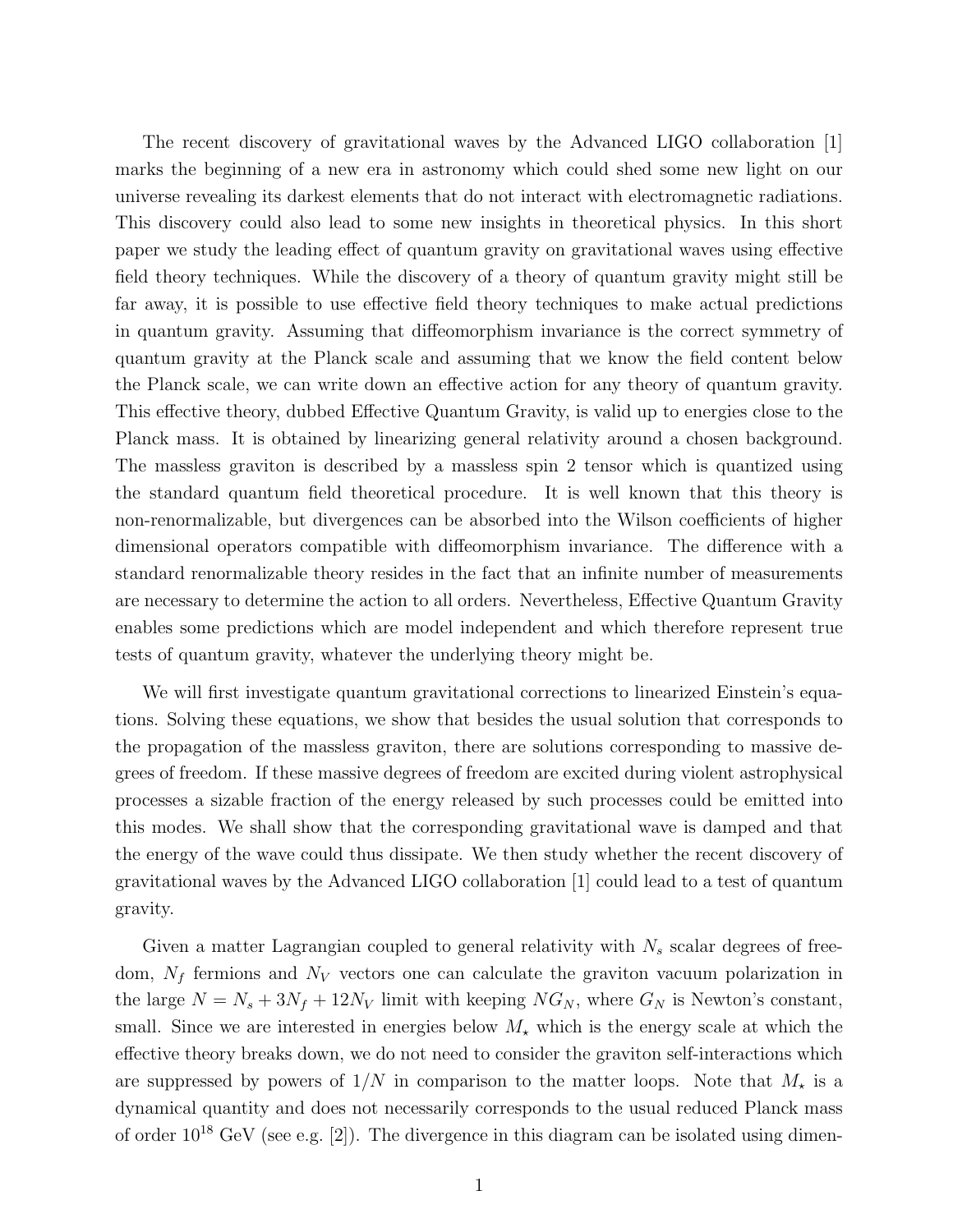sional regularization and absorbed in the coefficient of  $R^2$  and  $R_{\mu\nu}R^{\mu\nu}$ . An infinite series of vacuum polarization diagrams contributing to the graviton propagator can be resummed in the large N limit. This procedure leads to a resummed graviton propagator given by  $|3|$ 

$$
iD^{\alpha\beta,\mu\nu}(q^2) = \frac{i\left(L^{\alpha\mu}L^{\beta\nu} + L^{\alpha\nu}L^{\beta\mu} - L^{\alpha\beta}L^{\mu\nu}\right)}{2q^2\left(1 - \frac{N G_N q^2}{120\pi}\log\left(-\frac{q^2}{\mu^2}\right)\right)}
$$
(1)

with  $L^{\mu\nu}(q) = \eta^{\mu\nu} - q^{\mu}q^{\nu}/q^2$  and where  $\mu$  is the renormalization scale. This resummed propagator is the source of interesting acausal and non-local effects which have just started to be investigated [3–8]. Here we shall focus on how these quantum gravity effects affect gravitational waves.

From the resummed graviton propagator in momentum space, we can directly read off the classical field equation for the spin 2 gravitational wave in momentum space

$$
2q^{2} \left( 1 - \frac{NG_{N}q^{2}}{120\pi} \log \left( -\frac{q^{2}}{\mu^{2}} \right) \right) = 0.
$$
 (2)

This equation has three solutions [7]:

$$
q_1^2 = 0,
$$
  
\n
$$
q_2^2 = \frac{1}{G_N N} \frac{120\pi}{W \left(\frac{-120\pi}{\mu^2 N G_N}\right)},
$$
  
\n
$$
q_3^2 = (q_2^2)^*,
$$
\n(3)

where  $W$  is the Lambert function. The complex pole corresponds to a new massive degree of freedom with a complex mass (i.e. they have a width [7]). The general wave solution is thus of the form

$$
h^{\mu\nu}(x) = a_1^{\mu\nu} \exp(-iq_{1\alpha}x^{\alpha}) + a_2^{\mu\nu} \exp(-iq_{2\alpha}x^{\alpha}) + a_3^{\mu\nu} \exp(-iq_{2\alpha}^*x^{\alpha}).
$$
 (4)

We therefore have three degrees of freedom which can be excited in gravitational processes leading to the emission of gravitational waves. Note that our solution is linear, non-linearities in gravitational waves (see e.g. [9]) have been investigated and are as expected very small.

The position of the complex pole depends on the number of fields in the model. In the standard model of particle physics, one has  $N_s = 4$ ,  $N_f = 45$ , and  $N_V = 12$ . We thus find  $N = 283$  and the pair of complex poles at  $(7 - 3i) \times 10^{18}$  GeV and  $(7 + 3i) \times 10^{18}$ GeV. Note that the pole  $q_3^2$  corresponds to a particle which has an incorrect sign between the squared mass and the width term. We shall not investigate this Lee-Wick pole further and assume that this potential problem is cured by strong gravitational interactions. The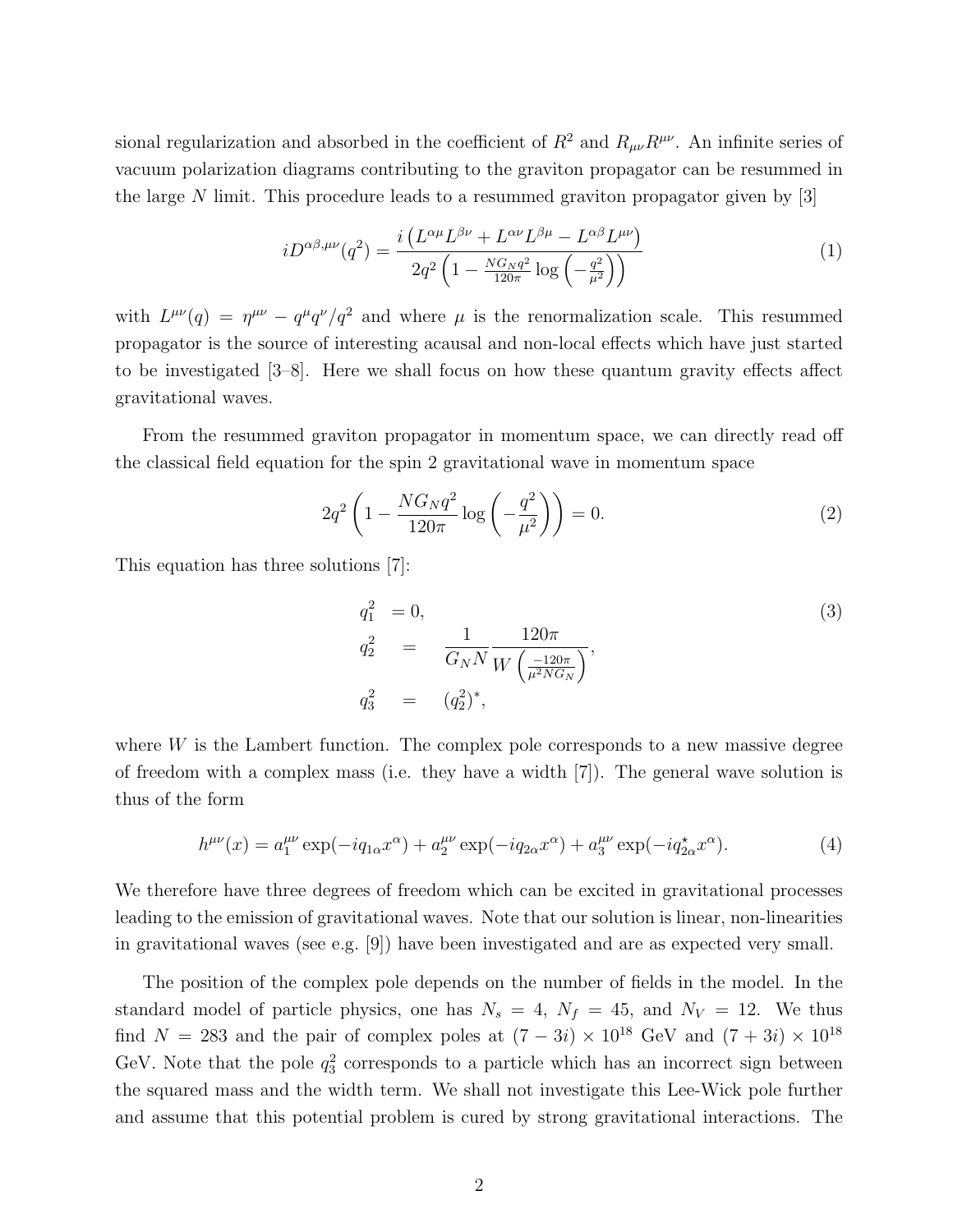renormalization scale needs to be adjusted to match the number of particles included in the model. Indeed, to a good approximation the real part of the complex pole is of the order of

$$
|\text{Re } q_2| \sim \sqrt{\frac{120\pi}{NG_N}} \tag{5}
$$

which corresponds to the energy scale  $M_{\star}$  at which the effective theory breaks down. Indeed, the complex pole will lead to acausal effects and it is thus a signal of strong quantum gravitational effects which cannot be described within the realm of the effective theory. We should thus pick our renormalization scale  $\mu$  of the order of  $M_{\star} \sim |\text{Re } q_2|$ . We have

$$
q_2^2 \approx \pm \frac{1}{G_N N} \frac{120\pi}{W(-1)} \approx \mp (0.17 + 0.71 \ i) \frac{120\pi}{G_N N},\tag{6}
$$

and we thus find the mass of the complex pole:

$$
m_2 = (0.53 - 0.67 \ i) \sqrt{\frac{120\pi}{G_N N}}.\tag{7}
$$

As emphasized before, the mass of this object depends on the number of fields in the theory. The corresponding wave has a frequency:

$$
w_2 = q_2^0 = \pm \sqrt{\vec{q}_2 \cdot \vec{q}_2 + (0.17 + 0.71 \ i) \frac{120\pi}{G_N N}} = \pm \left( \frac{1}{\sqrt{2}} \sqrt{\sqrt{\left(\vec{q}_2 \cdot \vec{q}_2 + 0.17 \frac{120\pi}{G_N N}\right)^2 + \left(0.71 \frac{120\pi}{G_N N}\right)^2 + \vec{q}_2 \cdot \vec{q}_2 + 0.17 \frac{120\pi}{G_N N}} \right) + i \frac{1}{\sqrt{2}} \sqrt{\sqrt{\left(\vec{q}_2 \cdot \vec{q}_2 + 0.17 \frac{120\pi}{G_N N}\right)^2 + \left(0.71 \frac{120\pi}{G_N N}\right)^2 - \vec{q}_2 \cdot \vec{q}_2 - 0.17 \frac{120\pi}{G_N N}} }.
$$
(8)

The imaginary part of the complex pole will lead to a damping of the component of the gravitational wave corresponding to that mode. The complex poles are gravitationally coupled to matter, we must thus assume that the massive modes are produced at the same rate as the usual massless graviton mode if this is allowed kinematically. During an astrophysical event leading to gravitational waves, some of the energy will be emitted into these massive modes which will decay rather quickly because of their large decay width. The possible damping of the gravitational wave implies that care should be taken when relating the energy of the gravitational wave observed on earth to that of the astrophysical event as some of this energy could have been dissipated away as the wave travels towards earth.

The idea that gravitational waves could experience some damping has been considered before [10], however it is well known that the graviton cannot split into many gravitons,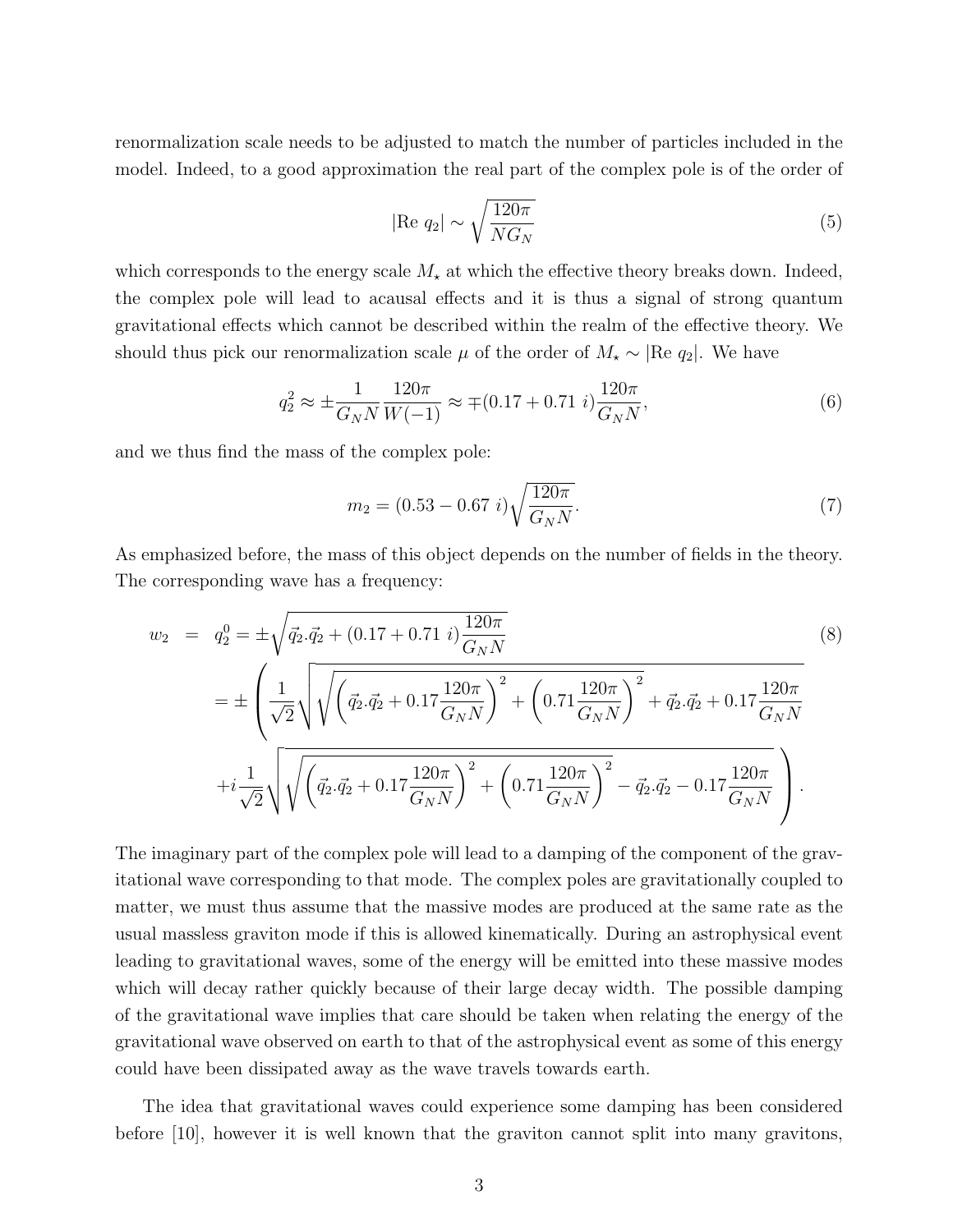even at the quantum level [11], if there was such an effect it would have to be at the nonperturbative level [12]. In our case, the massless mode is not damped, there is thus no contradiction with the work of [11]. Also, as emphasized before the dispersion relation of the massless mode of the gravitational wave is not affected, we do not violate any essentially symmetry such as Lorentz invariance. This is in contrast to the model presented in [13].

Since the complex poles couple with the same coupling to matter as the usual massless graviton, we can think of them as a massive graviton although strictly speaking these objects have two polarizations only in contrast to massive gravitons that have five. This idea has been applied in the context of  $F(R)$  gravity [14] (see also [15,16] for earlier works on gravitational waves in  $F(R)$  gravity). We shall assume that these massive modes can be excited during the merger of two black holes. As a rough approximation, we shall assume that all the energy released during the merger is emitted into these modes. Given this assumption, we can use the limit derived by the LIGO collaboration on a graviton mass. We know that  $m_g < 1.2 \times 10^{-22}$  eV and we can thus get a limit:

$$
\sqrt{\text{Re}\left(\frac{1}{G_N N} \frac{120\pi}{W\left(\frac{-120\pi M_P^2}{\mu^2 N}\right)}\right)} < 1.2 \times 10^{-22} \text{ eV}
$$
 (9)

we thus obtain a lower bound on  $N: N > 4 \times 10^{102}$  if all the energy of the merger was carried away by massive modes. Clearly this is not realistic as the massless mode will be excited. However, it implies that if the massive modes are produced, they will only arrive on earth if their masses are smaller than  $1.2 \times 10^{-22}$  eV. Waves corresponding to more massive poles will be damped before reaching earth. We shall see that there are tighter bounds on the mass of these objects coming from Eötvös type pendulum experiments.

At this stage, we need to discuss which modes can be produced during the two black holes merger that led to the gravitational wave observed by the LIGO collaboration. The LIGO collaboration estimates that the gravitational wave GW150914 is produced by the coalescence of two black holes: the black holes follow an inspiral orbit before merging, and subsequently going through a final black hole ringdown. Over 0.2 s, the signal increases in frequency and amplitude in about 8 cycles from 35 to 150 Hz, where the amplitude reaches a maximum [1]. The typical energy of the gravitational wave is of the order of 150 Hz or  $6 \times 10^{-13}$  eV. In other words, if the gravitational wave had been emitted in the massive mode, they could not have been heavier than  $6 \times 10^{-22}$  GeV. However, this shows that it is perfectly conceivable that a sizable number of massive gravitons with  $m_g < 1.2 \times 10^{-22}$  eV could have been produced.

Let us now revisit the bound on the number of fields  $N$  and thus the new complex pole using Eötvös type pendulum experiments looking for deviations of the Newtonian  $1/r$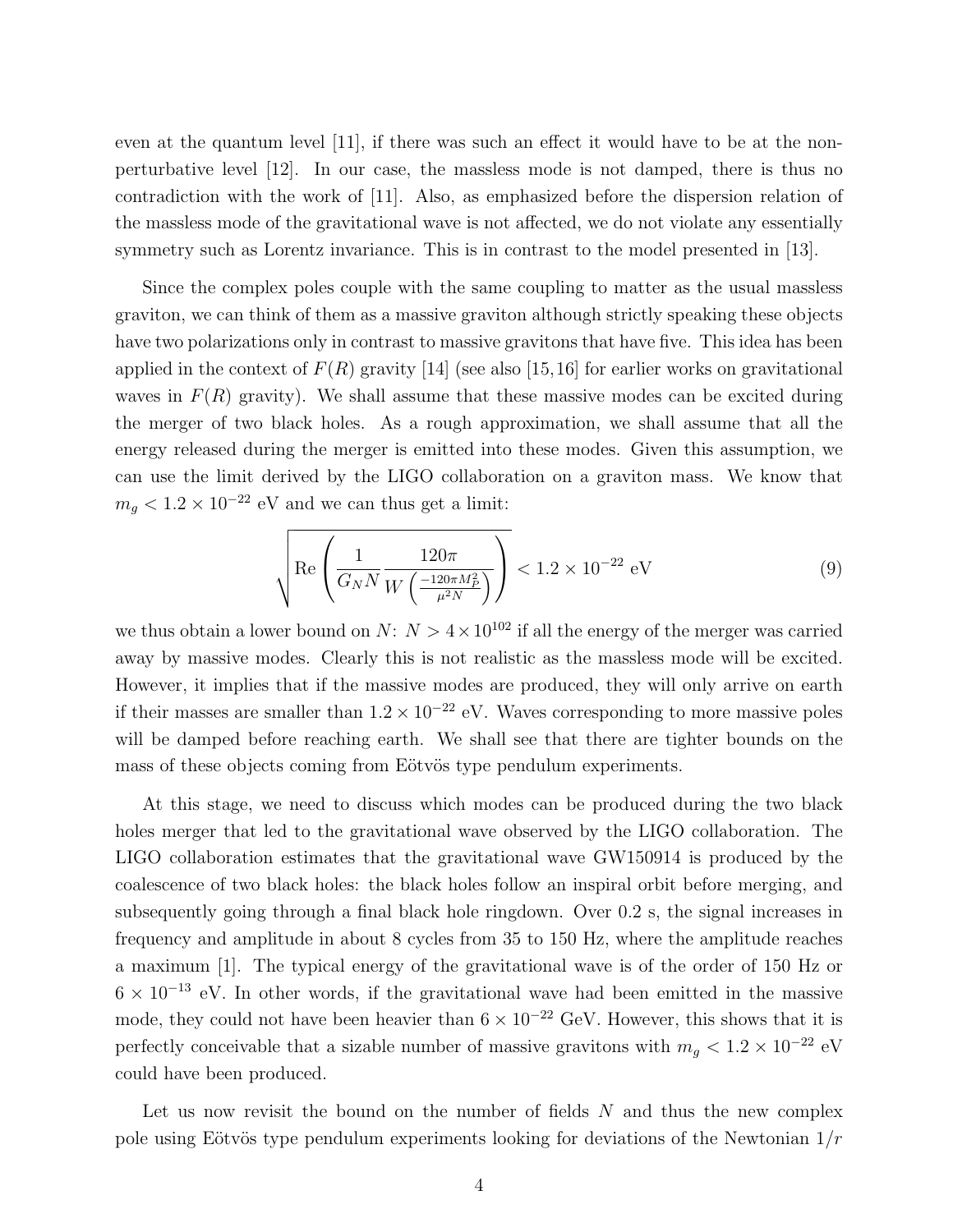potential. The resummed graviton propagator discussed above can be represented by the effective operator

$$
\frac{N}{2304\pi^2} R \log\left(\frac{\Box}{\mu^2}\right) R\tag{10}
$$

where  $R$  is the Ricci scalar. As explained above the log term will be a contribution of order 1, this operator is thus very similar to the more familiar  $cR^2$  term studied by Stelle long ago. The current bound on the Wilson coefficient of c is  $c < 10^{61}$  [17–19]. We can translate this bound into a bound on  $N: N < 2 \times 10^{65}$ . This implies that the mass of the complex pole must be larger than  $5 \times 10^{-13}$ GeV. This bound, although very weak, is more constraining than the one we have obtained from the graviton mass by 37 orders of magnitude.

In this short paper we have investigated quantum gravitational effects in gravitational waves using conservative effective theory methods which are model independent. We found that quantum gravity leads to new poles in the propagator of the graviton besides the usual massless pole. These new states are massive and couple gravitationally to matter. If kinematically allowed, they would thus be produced in roughly the same amount as the usual massless mode in energetic astrophysical events. A sizable amount of the energy produced in astrophysical events could thus be carried away by massive modes which would decay and lead to a damping of this component of the gravitational wave. While our back-ofthe-envelope calculation indicates that the energy released in the merger recently observed by LIGO was unlikely to be high enough to produce such modes, one should be careful in extrapolating the amount of energy of astrophysical events from the energy of the gravitational wave observed on earth. This effect could be particularly important for primordial gravitational waves if the scale of inflation is in the region of  $10^{16}$  GeV, i.e. within a few orders of magnitude of the Planck scale.

*Acknowledgments:* This work is supported in part by the Science and Technology Facilities Council (grant number ST/L000504/1), by a Chancellor's International Scholarship of the University of Sussex and by the National Council for Scientific and Technological Development (CNPq - Brazil).

## References

- [1] B. P. Abbott *et al.* [LIGO Scientific and Virgo Collaborations], "Observation of Gravitational Waves from a Binary Black Hole Merger," Phys. Rev. Lett. 116, no. 6, 061102 (2016) doi:10.1103/PhysRevLett.116.061102 [arXiv:1602.03837 [gr-qc]].
- [2] X. Calmet, "Effective theory for quantum gravity," Int. J. Mod. Phys. D 22, 1342014 (2013) doi:10.1142/S0218271813420145 [arXiv:1308.6155 [gr-qc]].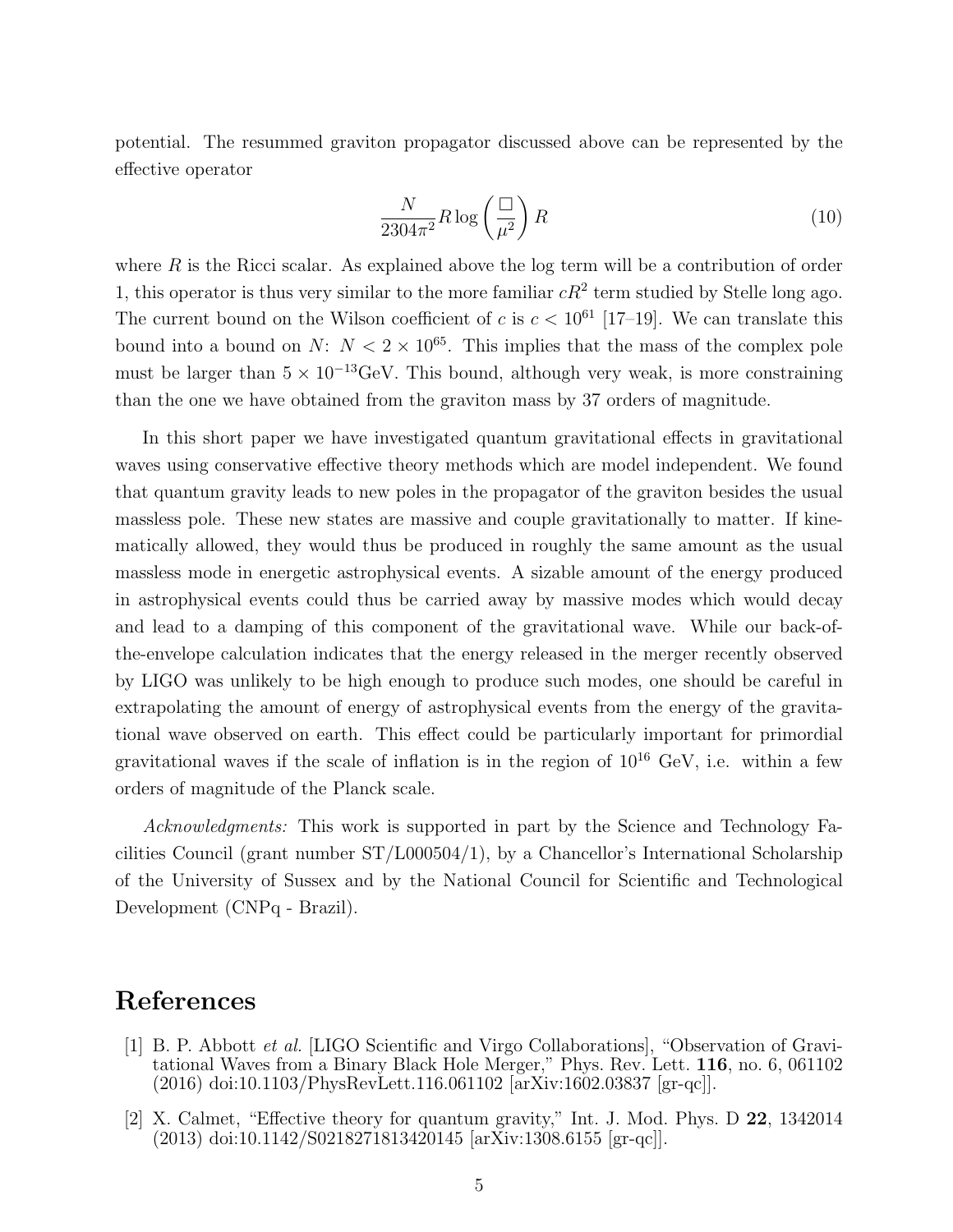- [3] U. Aydemir, M. M. Anber and J. F. Donoghue, "Self-healing of unitarity in effective field theories and the onset of new physics," Phys. Rev. D 86, 014025 (2012) doi:10.1103/PhysRevD.86.014025 [arXiv:1203.5153 [hep-ph]].
- [4] J. F. Donoghue and B. K. El-Menoufi, "Nonlocal quantum effects in cosmology: Quantum memory, nonlocal FLRW equations, and singularity avoidance," Phys. Rev. D 89, no. 10, 104062 (2014) [arXiv:1402.3252 [gr-qc]].
- [5] X. Calmet and R. Casadio, "Self-healing of unitarity in Higgs inflation," Phys. Lett. B 734, 17 (2014) doi:10.1016/j.physletb.2014.05.008 [arXiv:1310.7410 [hep-ph]].
- [6] X. Calmet, D. Croon and C. Fritz, "Non-locality in Quantum Field Theory due to General Relativity," Eur. Phys. J. C 75, no. 12, 605 (2015) doi:10.1140/epjc/s10052- 015-3838-2 [arXiv:1505.04517 [hep-th]].
- [7] X. Calmet, "The Lightest of Black Holes," Mod. Phys. Lett. A 29, 1450204 (2014) doi:10.1142/S0217732314502046 [arXiv:1410.2807 [hep-th]].
- [8] X. Calmet and R. Casadio, "The horizon of the lightest black hole," Eur. Phys. J. C 75, no. 9, 445 (2015) doi:10.1140/epjc/s10052-015-3668-2 [arXiv:1509.02055 [hep-th]].
- [9] R. Aldrovandi, J. G. Pereira, R. da Rocha and K. H. Vu, "Nonlinear Gravitational Waves: Their Form and Effects," Int. J. Theor. Phys. 49, 549 (2010) doi:10.1007/s10773- 009-0236-2 [arXiv:0809.2911 [gr-qc]].
- [10] P. Jones and D. Singleton, "Gravitons to photons  $\tilde{N}$  Attenuation of gravitational waves," Int. J. Mod. Phys. D 24, no. 12, 1544017 (2015) doi:10.1142/S0218271815440174 [arXiv:1505.04843 [gr-qc]].
- [11] G. Fiore and G. Modanese, "General properties of the decay amplitudes for massless particles," Nucl. Phys. B 477, 623 (1996) doi:10.1016/0550-3213(96)00346-X [hepth/9508018].
- [12] M. Efroimsky, "Weak gravitation waves in vacuum and in media: Taking nonlinearity into account," Phys. Rev. D 49, 6512 (1994). doi:10.1103/PhysRevD.49.6512
- [13] M. Arzano and G. Calcagni, "What gravity waves are telling about quantum spacetime," arXiv:1604.00541 [gr-qc].
- [14] J. Vainio and I. Vilja, "f(R) gravity constraints from gravity waves," arXiv:1603.09551 [astro-ph.CO].
- [15] C. Bogdanos, S. Capozziello, M. De Laurentis and S. Nesseris, Astropart. Phys. 34, 236 (2010) doi:10.1016/j.astropartphys.2010.08.001 [arXiv:0911.3094 [gr-qc]].
- [16] S. Capozziello and A. Stabile, Astrophys. Space Sci. 358, no. 2, 27 (2015). doi:10.1007/s10509-015-2425-1
- [17] C. D. Hoyle, D. J. Kapner, B. R. Heckel, E. G. Adelberger, J. H. Gundlach, U. Schmidt and H. E. Swanson, "Sub-millimeter tests of the gravitational inverse-square law," Phys. Rev. D 70, 042004 (2004) doi:10.1103/PhysRevD.70.042004 [hep-ph/0405262].
- [18] K. S. Stelle, "Classical Gravity with Higher Derivatives," Gen. Rel. Grav. 9, 353 (1978). doi:10.1007/BF00760427